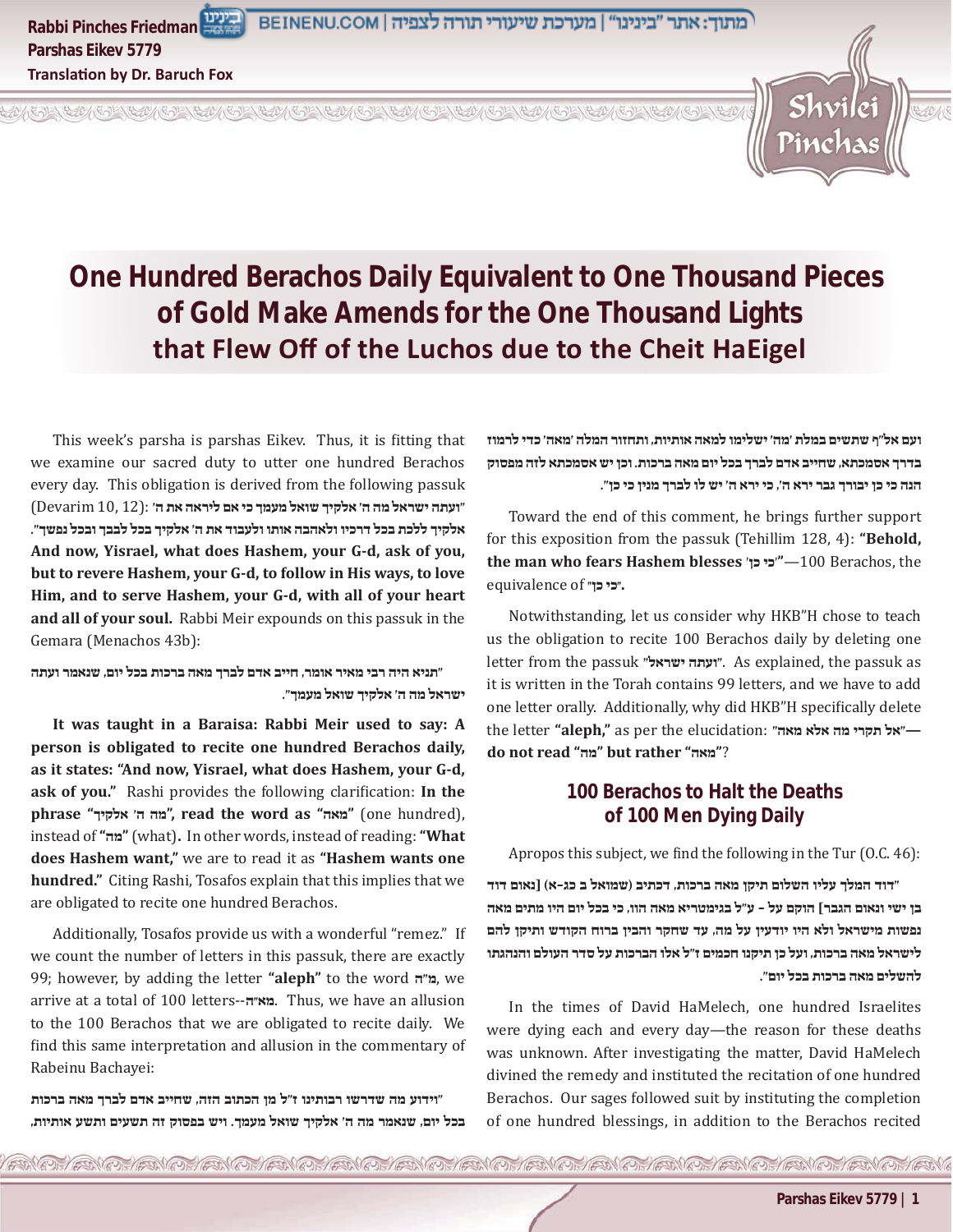

AN OF AN OF AN OF AN OF AN OF AN OF AN OF AN OF AN OF AN OF AN OF AN OF AN OF AN OF

routinely throughout the course of daily events. The Tur employs a gematria in the passuk (Shmuel II 23, 1); the passuk contains the words **על״ ״הוקם**—the gematria of **ל"ע** is 100. [The Tur's source is the Midrash Tanchuma (Korach 12) and the Midrash Rabbah (ibid. 18, 21).]

In his sefer, Kad HaKemach, Rabeinu Bachayei reconciles the apparent contradiction. For, Rabbi Meir's elucidation in the Gemara infers that Moshe Rabeinu had already instituted the obligation for Yisrael to recite 100 Berachos per day based on the Midrash the ,Whereas **."ועתה ישראל מה ה' אלקיך שואל מעמך"** :passuk infers that David HaMelech instituted the 100 Berachos. Rabeinu Bachayei explains: **It appears from all of the above that Moshe Rabeinu, a"h, instituted them originally. Afterwards, they forgot them and David instituted them anew. After David's time, they forgot them and the sages of the Talmud instituted them once again.** 

It behooves us to attempt to achieve a better understanding of what transpired. In the times of David HaMelech, the institution to recite one hundred Berachos daily was forgotten. Yisrael were punished severely for this sin of omission; as a consequence, 100 men died daily. Ultimately, via "ruach hakodesh," David HaMelech discovered the reason for this plague; it was because they neglected to recite 100 Berachos per day. This implies that even if they blessed Hashem daily with several Berachos, since they did not fulfill the complement of 100 Berachos, they were punished.

# **"The thousand pieces are yours, Shlomo" the Reward for 100 Berachos Is 1000 Gold Pieces**

We will begin to shed some light on the subject by introducing a passage from the Kol Bo (1: The law of 100 Berachos): **וכתב" ר' אשר ז"ל, בא וראה כמה חיבב אותנו הקב"ה, שצונו לברך מאה ברכות בכל יום, כדי שנשתכר אלף זהובים בכל יום, כדאמרינן במסכת חולין )דף פז.( יצתה בת קול Rabbi ואמרה כוס של ברכה שוה מ' זהובין, עשרה זהובין לכל ברכה וברכה". Asher, z"l, wrote: Come and see how much HKB"H loves us! He commanded us to recite 100 Berachos every day, so that we would earn 1000 gold pieces every day. As we say in Maseches Chullin** (87a)**: A heavenly voice went forth and said, "The cup of berachah is worth forty gold pieces**  (dinarim)**"—ten golden dinarim for every single berachah.**  (The conclusion of the last sentence are the words of the Kol Bo, not the Gemara.)

This idea is also brought down in the sefer HaRokeiach (Hilchos Berachos 320), authored by Rabeinu Elazar of Garmiza, zy"a, one of the Tosafists. He uses this fact to explain the rationale for the two bracelets Avraham's servant, Eliezer, gave to Rivka (Bereishis 24, 22): **"משקלם זהב עשרה—"their weight was ten gold shekels.**  On account of Rivka, Eliezer recited a berachah to Hashem for having found Yitzchak's intended mate, as it is written (ibid. 27):  **he"—ויאמר ברוך ה' אלקי אדוני אברהם אשר לא עזב חסדו ואמתו מעם אדוני" said, "Blessed is Hashem, G-d of my master Avraham, Who has not withheld His kindness and truth from my master."**  Hence, he gave her two bracelets, weighing ten gold pieces, to repay her for the berachah she enabled him to recite.

The Rokeiach concludes by using this fact to point out an allusion in the passuk (Shir HaShirim 8, 12): **"שלמה לך האלף—"the thousand** (silver) **pieces are yours, Shlomo.** Now, the Midrash (Shir HaShirim Rabbah 3, 14) teaches us that the name **Shlomo**  in Shir HaShirim alludes to HKB"H: **"שלו שהשלום מלך—"the King to Whom shalom** (peace) **belongs.** This then is the remez in the passuk: **"The thousand pieces are Yours, You to Whom shalom belongs"**—we are telling HKB"H that we are offering him 100 Berachos every day, whose value is 1000 gold pieces.

We will now introduce the amazing words of the Chasam Sofer. In his Likutim on the Torah (Chayei Sarah), he explains the message of the above passuk in the name of his Rav, the author of the Hafla'ah, zy"a, (ibid.): **לנוטרים ומאתים שלמה לך האלף" silver thousand the—את פריו חברים מקשיבים לקולך השמיעיני" pieces are yours, Shlomo, and two hundred more to the sages, who guarded the fruit of Torah from our designs . . . your fellows, hearken to your voice of Torah.** He refers to what the Beis Yosef writes (O.C. 46, 3) with regards to the silent prayers of Shabbas. Since they only contain seven Berachos, we are missing twenty Berachos.

Nevertheless, we have two ways to make up this deficiency and to complete the 100 Berachos. Firstly, we can increase our consumption of fruit and make the required Berachos over them. In the words of the Shulchan Aruch (O.C. 290, 1): **ומגדים בפירות ירבה" ,fruit in indulge should one—ומיני ריח כדי להשלים מנין מאה ברכות" delicacies and various fragrances to complete the count of 100 Berachos.** Secondly, as the Shulchan Aruch explains (ibid. **"צריך לכוין לברכות הקוראים בתורה ולברכות המפטיר ויענה אחריהם** :(3 284, should we—**אמן, ויעלו לו להשלים מנין מאה ברכות שחיסר מנינם בשבת"** focus on the Berachos recited by those who read the Torah and recite the Maftir, and respond Amen after them; these will count toward the 100 Berachos that are lacking on Shabbas.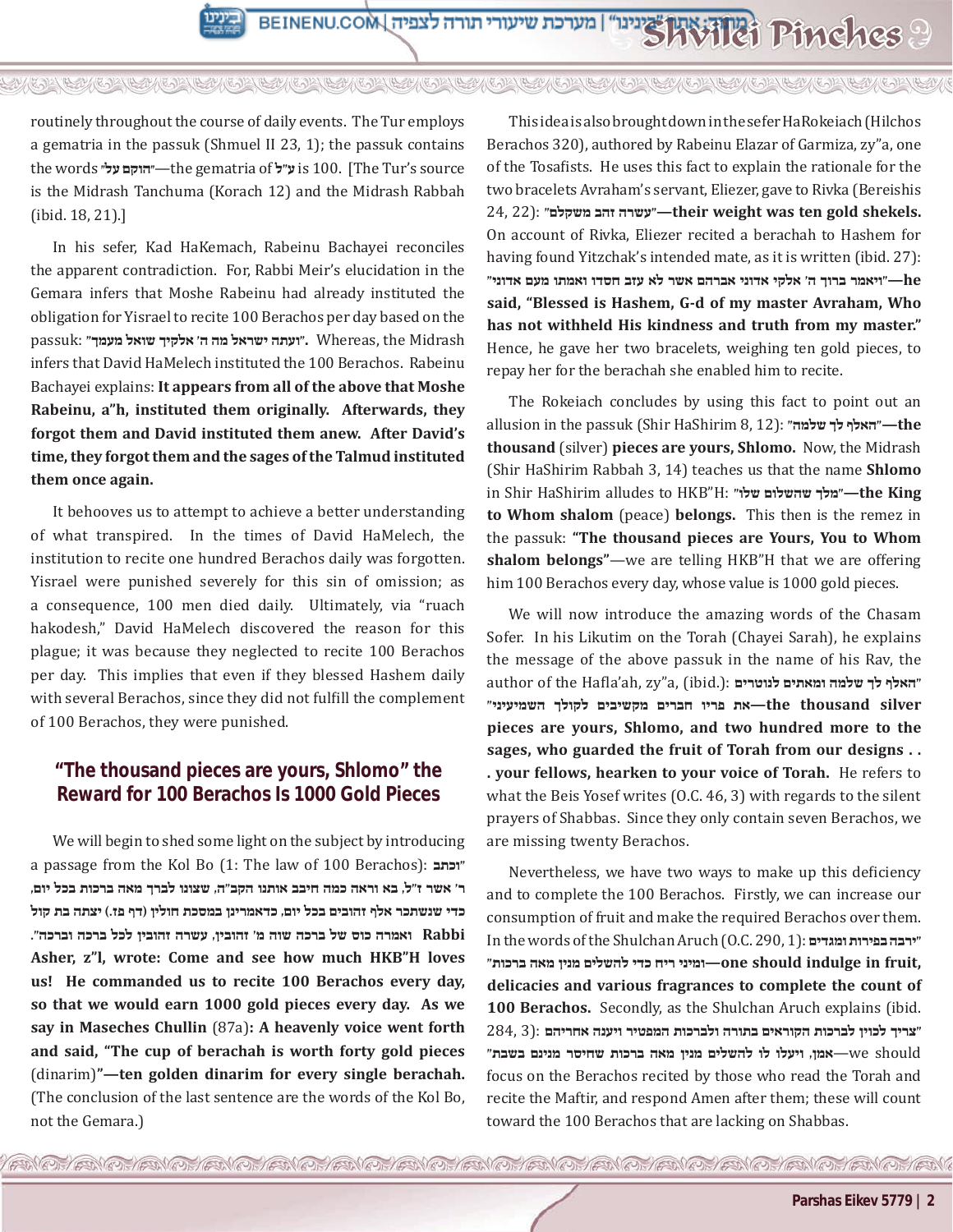AN OF AN OF AN OF AN OF AN OF AN OF AN OF AN OF AN OF AN OF AN OF AN OF AN OF AN OF

Let us now return to the interpretation of the passuk: **לך האלף" "שלמה**—we give HKB"H, to Whom shalom belongs, 100 Berachos daily, worth 1000 gold pieces. On Shabbas, however, when we are missing 20 Berachos, one remedy is: **"פריו את לנוטרים ומאתים**—**"** to make up the 20 Berachos, worth 200 gold pieces, by reciting Berachos over fruit that we consume. Another remedy is: **חברים" "השמיעיני לקולך מקשיבים**—to pay close attention to our fellows who recite Berachos over the Torah; after they utter their Berachos, we will respond Amen.

It is worth noting that this wonderful explanation presented by the Chasam Sofer in the name of his mentor is also brought down in the Shu"t Teshuvah M'Ahahavah (Part 2, 237) in the name of his brother, the great Rabbi Shmelke of Nikolsburg, zy"a. Thus, we have two sacred sources suggesting the same interpretation of the passuk.

Now, since we are obligated to recite 100 Berachos daily, even on Shabbas, why didn't our blessed sages see fit to institute the silent prayer and its repetition with eighteen Berachos on Shabbas also, just like on weekdays? In truth, the Gemara (Berachos 21a) addresses this question and explains: **כבוד משום אטרחוהו דלא" "שבת—they did not impose upon him due to their concern for the honor of the Shabbas.** Yet, since the sages did impose on us to complete the 100 Berachos by reciting extra Berachos over fruit and by paying close attention to the Berachos of the Torah recited by others, it seems that it would have been preferable to simply complete the 100 required Berachos by praying a full Shemoneh Esreh.

#### **100 Daily Berachos to Rectify the Closed Mem and Samech that Flew Off of the Luchos**

I had a wonderful idea concerning this obligation to recite 100 Berachos daily, whose reward is 1000 gold dinarim, prompting us to say to HKB"H: **"שלמה לך האלף".** We will begin by introducing a fantastic explanation from the Sifsei Kohen, one of the young disciples of the Arizal, in this week's parsha (Devarim 9, 17), explaining why we recite 100 Berachos daily. In addition, he explains why 100 men died every day due to their failure to recite 100 Berachos daily.

Here is the gist of his sacred words, which are based on the holy teachings of the Gemara (A.Z. 5a): **התורה את ישראל קיבלו לא" אלא כדי שלא יהא מלאך המות שולט בהן, שנאמר אני אמרתי אלהים אתם ובני received only Yisrael עליון כולכם חבלתם מעשיכם אכן כאדם תמותון". the Torah so that the Malach Hamaves would not prevail over**  **them, as it is stated** (Tehillim 82, 6)**: "I said, 'You are divine, sons of the Most High are you all** (like heavenly malachim, who do not die)**.'" However, you have corrupted your deeds** (by sinning with the "eigel") **and therefore: "Like men you shall die."** 

To explain the matter, we will refer to the Torah's description **"והמכתב מכתב אלקים הוא חרות** :(16 32, Shemos (luchos first the of **"הלוחות על—and the script was the script of G-d, etched on the luchos.** They expounded in the Midrash (S.R. 41, 7): **רבי" יהודה אומר, אל תקרי חרות אלא חירות מן גלויות. רבי נחמיה אומר חירות ממלאך Do :says Yehudah Rabbi המות, ורבותינו אומרים חירות מן היסורין". not read the word as ״חרות״—etched—but rather as ״חירות״ freedom from exiles. Rabbi Nechemiah says: Freedom from the Malach Hamaves** (the angel of death)**; and our Rabbis say: Freedom from afflictions.** Thus, we learn that if the first luchos had not been broken, the Malach Hamaves would have had no control over them; however, as a consequence of the "cheit ha'eigel," which precipitated the breaking of the luchos, the previous reality of death returned.

The Sifsei Kohen explains why this was necessary. He refers to the Midrash Tanchuma (Ki Tisa 26): **"בשעה שנתן לו הקב"ה את הלוחות היו סובלין את עצמן, כיון שירד וקרב אל המחנה וראה את העגל, פרח אות הכתב מעליהם ונמצאו כבדים על ידיו של משה, מיד ויחר אף משה וישלך ."מידיו When HKB"H gave him the luchos, they carried themselves; however, when he descended and approached the encampment and saw the eigel, the letters inscribed on them flew off. They became too heavy for Moshe's hands to bear. Immediately, Moshe became enraged and he flung them from his hands.** We will endeavor to explain the matter of the letters flying off of the first luchos.

The matter can be explained based on what we have learned in  **the"—מ"ם וסמ"ך שבלוחות בנס היו עומדין"** :(a104 Shabbas (Gemara the **"mem" and the "samech" on the luchos stood miraculously.**  Rashi explains that the script etched on the luchos penetrated from the front all the way through to the back of luchos, making the letters visible on both sides. Therefore, the central, stony portions of the **"samech"** and final **"mem"** were suspended in air, unattached to the body of the luchos. The fact that they remained on the luchos was a miracle. As a consequence of the "cheit ha'eigel," however, the miracle ceased, and all the internal parts of the final "mem"s and "samech"s flew off of the luchos. This is what the Midrash means when it says that the letters flew off of the luchos.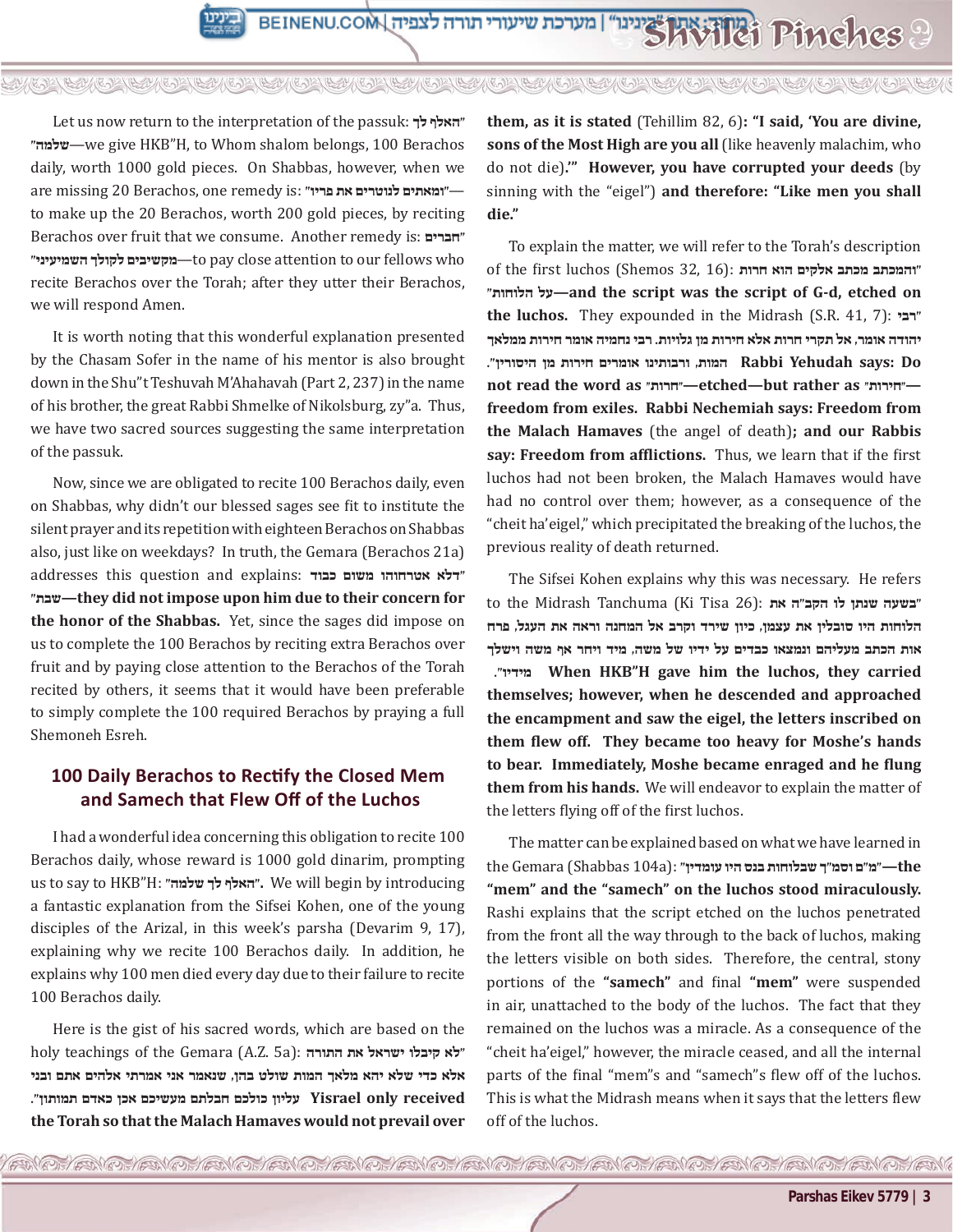## **It Is a Life Potion for the Deserving and a Poison for the Undeserving**

In this manner, the Sifsei Kohen goes on to explain why 100 men died each day until David HaMelech instituted that Yisrael recite 100 Berachos every day. He refers to the Gemara (Yoma **"מאי דכתיב )דברים ד-מד( וזאת התורה אשר שם משה, זכה נעשית לו סם** :(b72  **that of significance the is What חיים, לא זכה נעשית לו סם מיתה". which is written** (Devarim 4, 44)**: "And this is the Torah which Moshe put ('sahm') before Bnei Yisrael"? If one is deserving, the Torah acts as a potion** (the meaning of the Hebrew word "sahm" spelled with a samech) **of life; but if one is not deserving, it acts like potion of death**—like a poison. So, before the first luchos were shattered, Yisrael were deserving in the merit of the letters **ם"ס** that remained on the luchos miraculously; at that time, the Torah represented a **life potion** for them. After the "cheit ha'eigel," however, when all of the final "mem"s and "samech"s flew off of the luchos, it became a **death potion** for them; hence, the death decree returned.

It was precisely for this reason that Moshe Rabeinu instituted that Yisrael recite 100 Berachos daily when he proclaimed: **ועתה"** so By .**מא"ה** as **מ"ה** the interpreting—**ישראל מה ה' אלקיך שואל מעמך"** doing, they paid HKB"H a **מס**—a form of tax—as atonement for the damage inflicted to the letters **ם"ס**, which possess a gematria of 100. During the times of David HaMelech, however, this tikun was forgotten. Consequently, 100 men died every day, due to the damage to the letters **ם"ס**. The plague continued until David HaMelech reinstituted the practice initiated by Moshe of reciting 100 Berachos every day. As a result, the plague stopped.

Let us add a nice little tidbit to his sacred words based on what we have learned in the Gemara (Succah 52a): **לבוא לעתיד" asid'le—מביאו הקב"ה ליצר הרע ושוחטו בפני הצדיקים ובפני הרשעים" la'vo, HKB"H will bring the yetzer hara and slaughter it in the presence of the tzaddikim and in the presence of the reshaim.** The Shela hakadosh (Chayei Sarah 10) explains the matter based on the fact taught in the Zohar hakadosh and in Midrashim that the name of the yetzer hara is **ל"סמא**.

The first two letters of its name—the **"samech"** and the **"mem"**—emanate from the realm of tumah; whereas, the last two letters—the **"aleph"** and the **"lamed"**—emanate from the realm of kedushah. The latter sustain the yetzer hara and allow for its continued existence. This then is the implication of the statement that HKB"H will slaughter the yetzer hara le'asid la'vo; he will remove the name **ל"א**, and it will be deprived of its sustenance. As a result, the two letters emanating from the

klipah—the **"samech-mem"**—will cease to exist. This concludes his sacred remarks.

Now, we are familiar with the Gemara's teaching (B.B. 16a):  **the is he; Satan the is he"—הוא שטן, הוא יצר הרע, הוא מלאך המות" yetzer hara; he is the Malach Hamaves.** The Gemara elaborates  **a"—במתניתא תנא, יורד ומתעה, ועולה ומרגיז, נוטל רשות ונוטל נשמה"** :(.ibid( **Tanna taught in a Baraisa: It** (the Satan) **descends and lures people into sin; it ascends and incites** (G-d's wrath against the sinner)**; it takes permission** (to kill the sinner) **and takes his soul.** Rashi explains that at first when it descends to lure and mislead people, it is called the **"yetzer hara"**; afterwards, when it ascends to prosecute the person before the heavenly court, it is called the **"Satan"**; subsequently, when it receives permission from above to kill the sinner and it descends to take his neshamah, it is called the **"Malach Hamaves."** 

It should be apparent from what has been said that the power of the Malach Hamaves to impose death emanates from the letters **ם"ס** in its name—which function as a **המות ם"ס—a lethal potion.** Accordingly, we can appreciate why the first luchos imparted to Yisrael freedom from the Malach Hamaves. For, the letters **ם"ס** that remained on the luchos due to a miracle nullified the power of the Malach Hamaves emanating from those letters, rendering it powerless to carry out its deadly task. Yet, when the luchos were shattered, and the letters **ם"ס** flew away, the lethal power of the Malach Hamaves—emanating from the **ם"ס** in its name—was restored.

### **1000 Lights Vanished when the Luchos Were Shattered**

Following this exalted path, we will now proceed to explain the matter of the 1000 golden dinarim that are compensation for the 100 Berachos, as indicated by the passuk in Shir HaShirim: **"שלמה לך האלף".** We have learned in the Gemara (Shabbas 88a):

**"דרש רבי סימאי, בשעה שהקדימו ישראל נעשה לנשמע, באו ששים ריבוא של מלאכי השרת, לכל אחד ואחד מישראל קשרו לו שני כתרים, אחד כנגד נעשה ואחד כנגד נשמע, וכיון שחטאו ישראל ירדו מאה ועשרים ריבוא מלאכי חבלה ופירקום, שנאמר וַּיִתְ נַּצְ לּו בְ נֵי יִׂשְ רָ אֵ ל אֶ ת עֶ דְ יָם מֵ הַ ר חֹורֵ ב... וכולן זכה משה ונטלן, דסמיך ליה )שם ז( ומשה יקח את האהל".**

**Rabbi Simai expounded: At the time Yisrael proclaimed "na'aseh" prior to "nishma," sixty myriads of ministering angels came to each and every Jew. They tied two crowns to him—one corresponding to "na'aseh" and one corresponding to "nishma." But when Yisrael sinned, one hundred twenty destructive angels descended and removed them, as it states**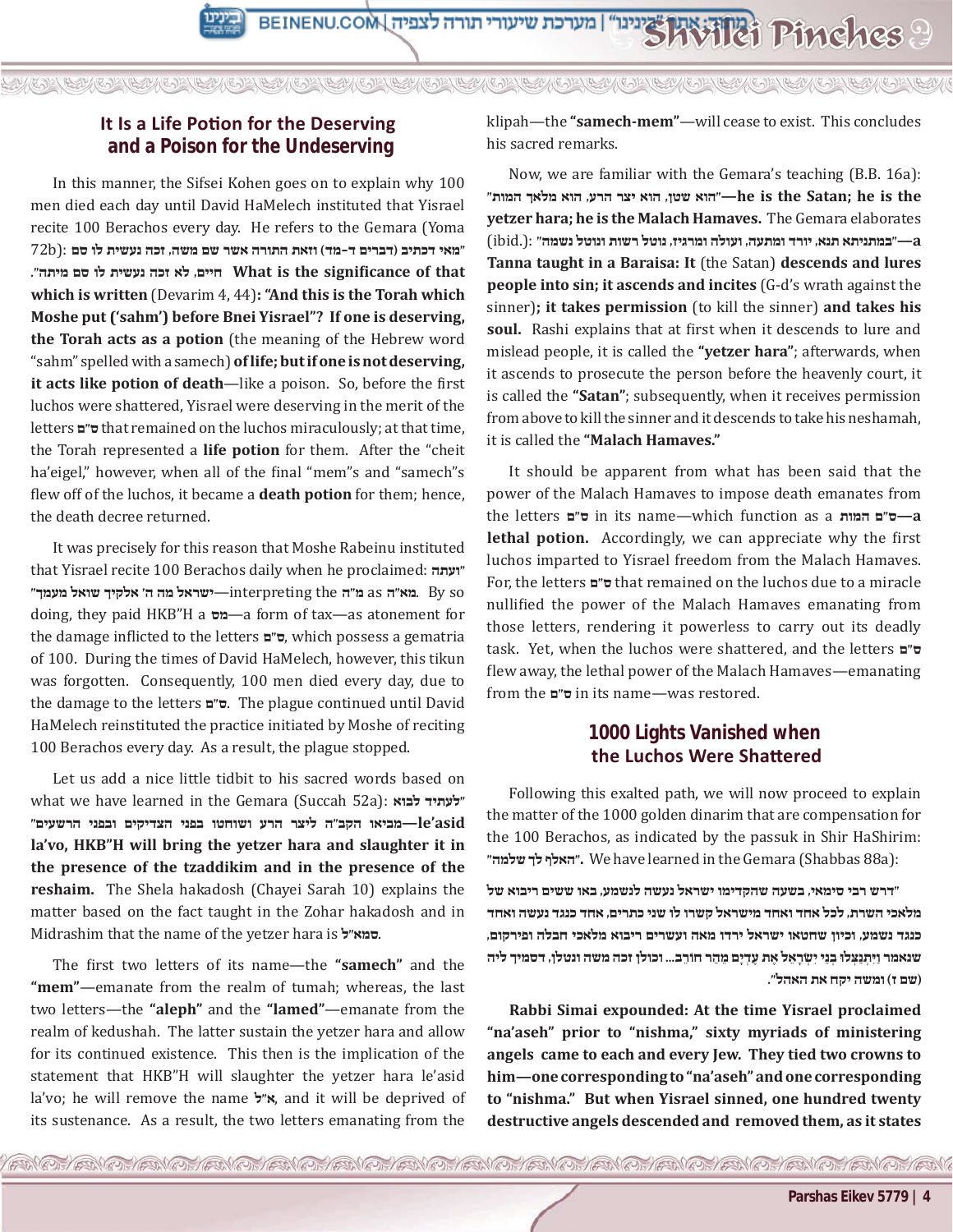A RESIDENCE A CONFORMATION OF A CONFORMATION OF A CONFORMATION OF A CONFORMATION OF A CONFORMATION OF A

#### (Shemos 33, 6)**: "Bnei Yisrael were stripped of their jewelry from Har Chorev" . . . Moshe merited receiving all of them, and he took them. For, next to the aforementioned passuk, it states** (ibid. 7)**: "And Moshe would take the tent."**

The Arizal teaches us in Sha'ar HaKavanos that just like Yisrael merited receiving two crowns—which are magnificent lights for pronouncing "na'aseh" prior to "nishma"; similarly, Moshe Rabeinu merited receiving 1000 magnificent lights from HKB"H at the time of Matan Torah. However, after Yisrael sinned with the "eigel," the two crowns were confiscated. Similarly, Moshe also had to forfeit the 1000 lights that he had received; he only retained one of the 1000 lights.

This is one explanation for the tradition to write the **"aleph"**  of **"ויקרא "**in the passuk (Vayikra 1, 1): **"משה אל ויקרא**—**"**with a **small "aleph"--זעירא אלף .** This tradition alludes to the fact that after the "cheit ha'eigel," Moshe only retained one out of the thousand lights that he had received. [Translator's Note: In Hebrew, the term for the letter "aleph" is **ף ֶאלַ** and the term for one-thousand is אֵלֵף; thus, a miniature "aleph" implies that he only retained a miniscule portion of the 1000 lights.] Yet, since he forfeited them through no fault of his own—but rather due to Yisrael's sin—HKB"H compensated Moshe, by depositing with him all of the crowns that were confiscated from Yisrael.

Accordingly, the Arizal explains that the situation that existed at Matan Torah, prior to the "cheit ha'eigel," recurs on every Shabbas. At the entry of the Shabbas, Moshe Rabeinu reclaims all of the 1000 lights that he received prior to the "cheit ha'eigel"; it represents a form of extension and supplement to the Shabbas. Since his own 1000 lights are restored to him, he graciously returns to Yisrael all of the crowns that they forfeited and were deposited with him for safekeeping during the week. These lights represent the supplemental kedushah that Yisrael receive on every Erev Shabbas.

Based on this understanding, the Arizal explains the formula we recite in Shacharis on Shabbas: **"חלקו במתנת משה ישמח**—**"**Moshe rejoices on Shabbas, because the portion he received prior to the "cheit ha'eigel"—namely, the 1000 lights—is restored to him; **"לו קראת נאמן עבד כי**—**"**as the Almighty's trustworthy servant—of whom He attests (Bamidbar 12, 7): **"In My entire house he is trusted**—he returns the two crowns that were confiscated from Yisrael and placed with him for safekeeping. The passage goes on to describe the nature of the portion bestowed upon Moshe that is returned to him on Shabbas: **בעמדו נתת בראשו תפארת כליל"**

**"סיני הר על לפניך—You placed a crown of splendor on his head, when he stood before You on Har Sinai**—these are the 1000 lights that he received at Matan Torah, which he had to forfeit, and are returned to him as a gift on Shabbas. This is the gist of the Arizal's sacred explanation.

We will now introduce another fascinating insight that we have presented several times in the past. In the sefer Yalkut Yashar (40, 4), he brings down what he heard from his uncle, the great Rabbi Moshe of Razvodov, ztz"l, who cited the great Rabbi Shalom of Kaminka, ztz"l. He discusses the nature of the 1000 lights that were confiscated from Moshe Rabeinu due to the "cheit ha'eigel." As we learned above from the Sifsei Kohen, the luchos were shattered, because the miracle involving the closed "mem"s and "samech"s ceased.

Accordingly, the esteemed Rabbi of Kaminka points out an amazing fact. In the Aseres HaDibros, there are precisely 22 final "mem"s and 2 "samech"s; their gematria adds up to one thousand (22x40=880; 2x60=120; 880+120=1,000). This is the key to the one thousand lights that were initially bestowed upon Moshe Rabeinu when he received the Torah; however, when the letters flew off of the luchos due to the "cheit ha'eigel," those one thousand lights were confiscated from him. This concludes his fascinating insight.

## **100 Berachos Worth 1000 Gold Dinarim Rectify the 1000 Lights**

Now, this illuminates for us the reason they instituted the practice of reciting 100 Berachos every day, whose worth is 1000 gold dinarim. As we learned from the Sifsei Kohen, we are obliged to recite 100 Berachos daily as a tikun for the letters **"samech"**  and **"mem"** (whose gematria is 100) that flew off of the first luchos due to the "cheit ha'eigel." As explained, the twenty-two "mem"s and two "samech"s that flew away were the 1000 lights that vanished. Therefore, we are required to recite 100 Berachos, whose value is 1000 gold dinarim, as a tikun for the 1000 lights that vanished. This is implied by Shlomo HaMelech's statement: **"שלמה לך האלף".** Clearly, these two ideas go hand in hand.

It is now with great pleasure that we can explain why HKB"H omitted the letter **"aleph"** in the passuk: **אלקיך' ה מה ישראל ועתה" "מעמך שואל**—compelling us to add it orally by reading **״מאה״** in place of **״מה״.** On numerous occasions, the Bnei Yissaschar (for instance Shabbasos 3, 8) explains in the name of kabbalistic